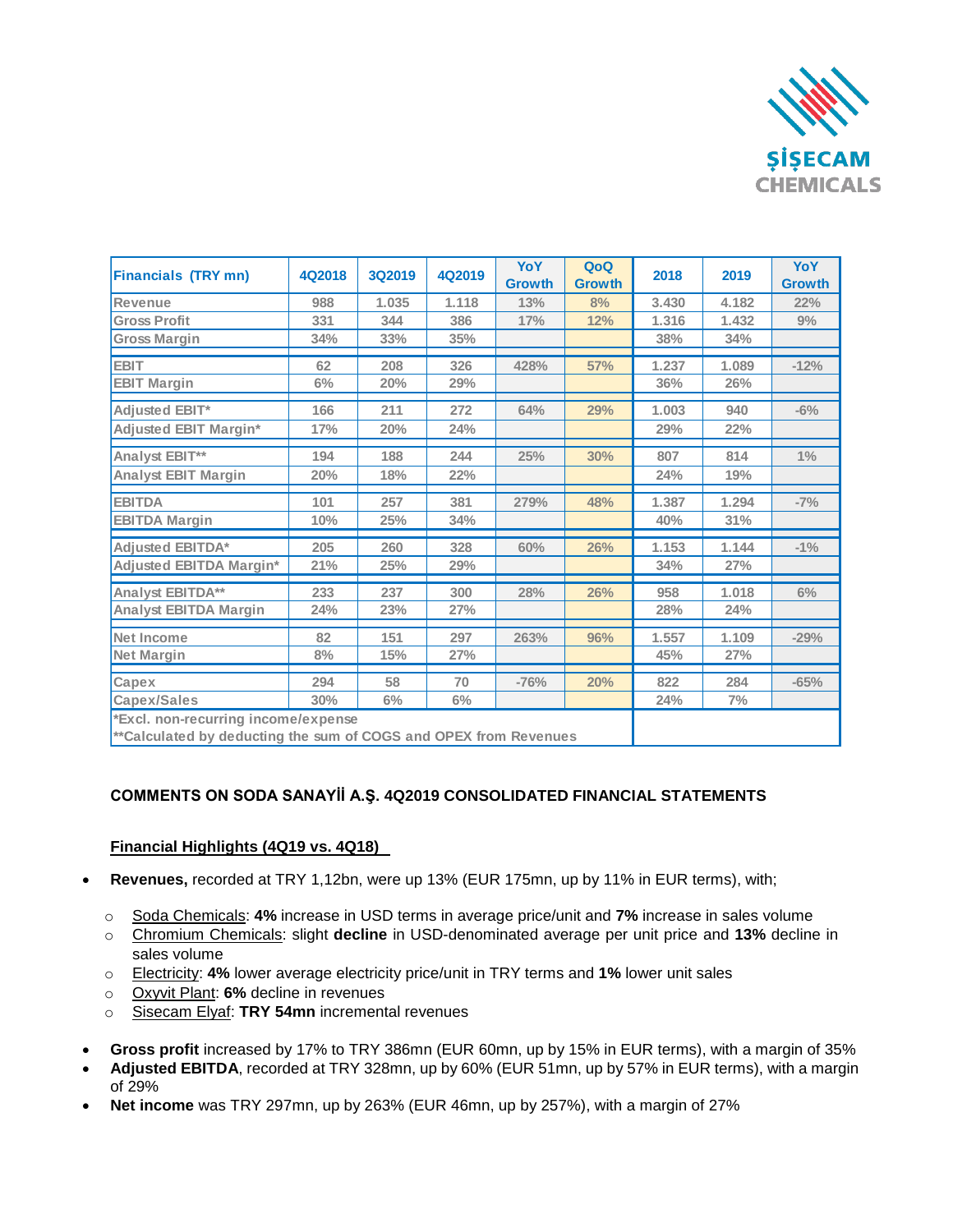- **Capex,** recorded at TRY 70mn (EUR 11mn), corresponded to 6% of revenues
- **FCFE** was TRY 145mn in 2019

## **Operational Highlights (4Q19 vs. 4Q18)**

- **Total soda ash production** was at 602K tons, **up** by **2%**. Domestic production **grew** by **3%** while non-Turkey output **declined** by **1%**. Domestic facility's contribution to total soda chemicals output stood at **60%** (vs. 59%)
- **Total soda ash sales volume**, recorded at 613K tons, was **up** by **7%**; domestic sales were **1% higher**  whereas international sales **increased** by **9%**
- **Total chromium chemicals production** was **up** by **6%**. Domestic facility's contribution to the total output stood at **99%** (vs. 98%)
- **Total chromium chemicals sales volume** was **down** by **13%**; domestic sales **grew** by **9%** resulting from high demand for Tankrom SB, BCS type of product with moderate pricing, whereas international sales **decreased** by **16%**
- **Electricity** production was **down** by **7%** while sales volume **declined** by **1%** to 219mn kWh
- **Oxyvit Plant** output **declined** by **16%** parallel to lower production of sodium bichromate affecting vitamin K production, but sales volume contracted by 25% due to lower SMBS product sales resulting from weak local demand from the mining industry
- CUR level, recorded at **Sisecam Elyaf Plant**, was **65%** based on the installed production capacity/quarter. Total glass fiber sales volume was **8,8K tons**

## **Regional and Segmental Analysis of 4Q19 IFRS Results in Comparison with 4Q18 Results**

- **Revenues generated through domestic sales**, grew by 27% and corresponded to 28% of the consolidated topline figure (vs. 25%). **International sales** (including exports from Turkey) were up by 9%
- **Revenues stemming from sales to Sisecam Group Companies** were recorded at 17% (vs. 10%) mainly resulting from price and volume sales increases in soda ash
- **Hard currency breakdown of consolidated revenues and COGS** were 92% and 54%, respectively

## **1) Soda Chemicals, Energy and Other Segment;**

- o Segmental contribution to the consolidated topline figure recorded at **75%**, with **TRY 840mn** sales revenues (**up** by **23%**). Pure soda ash revenues corresponded to 65% of the topline
- o Excluding energy and glass fiber business units' contributions (TRY 109mn in total), soda chemicals revenues grew by **17%** and reached **TRY 731mn,** and revenues were fully generated in hard currency (almost equally split between USD and EUR),
- o Energy revenues decreased by **5%** to **TRY 55mn**, with the decline in average price/kWh sold in TRY terms. Energy business' share in consolidated revenues stood at **5%** (vs. 6%)
- o Having generated **TRY 54mn** in revenues, newly introduced glass fiber business' contribution to the consolidated topline was **5%**
- o **COGS** went up from **TRY 473mn** to **TRY 571mn**, by **21%,** mainly due to natural gas tariff hike implemented in July 2019 by 7% in addition to the lagged impact of successive tariff hikes implemented in the second half of 2018 and higher volume of production and sales
- o **Gross profit**, recorded at **TRY 267mn**, was **up** by **29%,** with a margin of **32%** (vs. **31%**), while its share in consolidated gross profit increased by more than **600bps** to **70%**. Excluding glass fiber business' contribution, segment-specific gross profit margin was **35%**

### **2) Chromium Chemicals Segment;**

o With revenues recorded at **TRY 278mn**, **down** by **9%**, segments' contribution to the consolidated topline stood at **25%** (vs. 31%)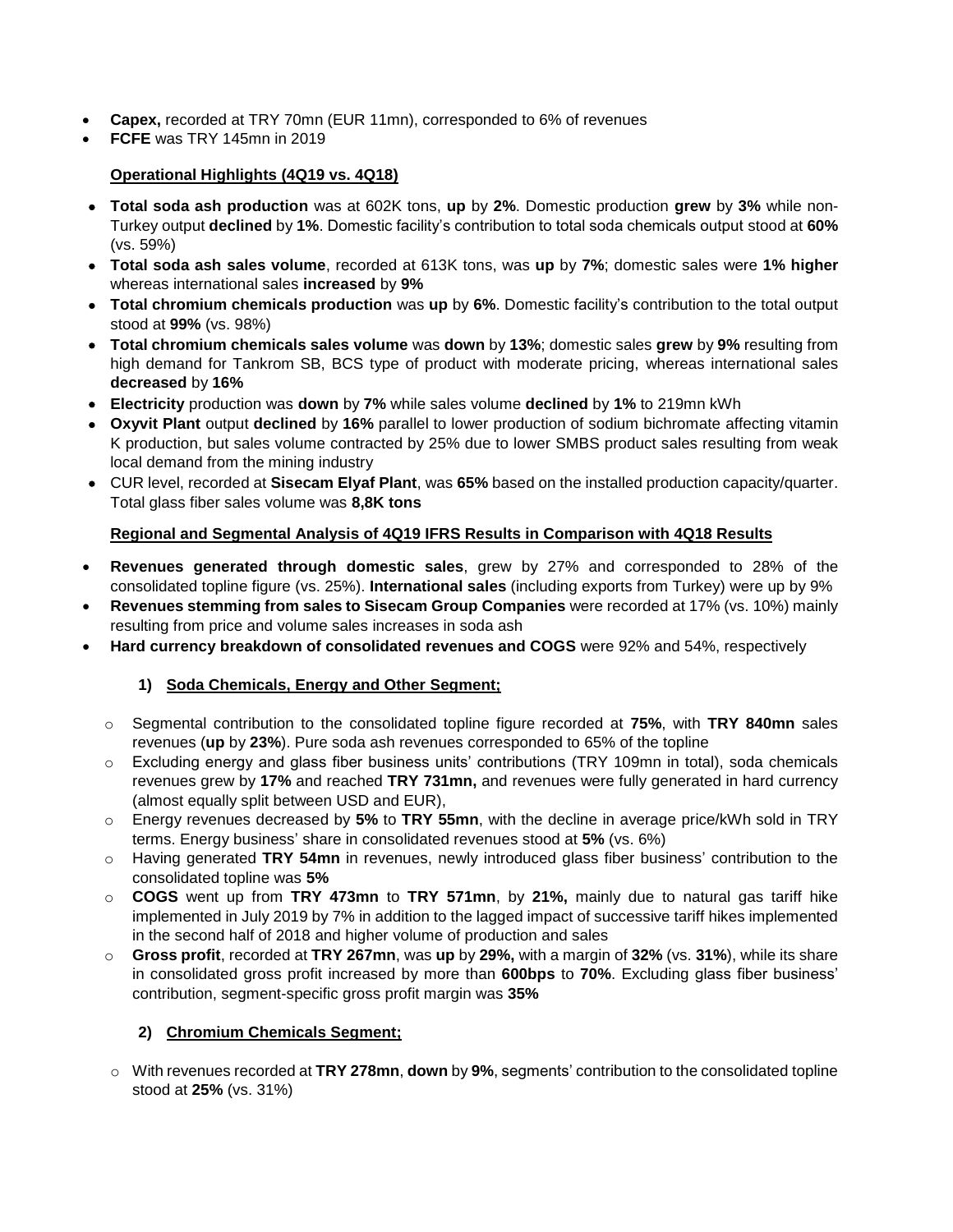- o Although **appr. 100%** of the revenues were denominated in hard currency, segmental revenues went down due to lower sales volume resulting from the alignment of sales mix parallel to the demand
- o Excluding Oxyvit's contribution (**TRY 24mn**), contraction in chromium chemicals revenues was down by another 30bps
- o **COGS declined** from **TRY 184mn** to **TRY 161mn** (by **13%**) due to lower output and sales volume
- o **Gross profit**, recorded at **TRY 118mn**, was **down** by **3%,** with a margin of **42%** (vs. **40%**), while its share in consolidated gross profit declined from **37%** to **30%**

#### **P&L Analysis (4Q19 vs. 4Q18)**

- **Revenues**, recorded at **TRY 1,12bn**, were **up** by **13%**
- **Consolidated COGS** increased by **11%** to **TRY 731mn**
- **TRY 386mn** gross profit, **up** by **17%**, with **35%** (vs. 34%)
- **Operating expenses** increased by **4%** to **TRY 143mn,** while OPEX/sales ratio was **13%, down** by **100 bps** with flat S&M expenses in nominal terms due to the decline in international chromium chemicals sales
- **Net other income from operations** recorded at **TRY 19mn** (vs. **TRY 39mn-net other expense**), with higher net FX gains on trade receivables and payables as a result of smooth FX rates and local currency depreciation based on a q-o-q period-end FX rates
- **Net income from investing activities** stood at **TRY 63mn** (vs. **TRY 94mn-net loss**) including the share in net income generated by associates and joint ventures and impairment losses in relation with IFRS 9 standards, out of which TRY 1mn booked as a gain on provision for potential losses on Eurobond investments. With the **5%** q-o-q increase in period-end USD/TRY rate, Soda Sanayii recorded **TRY 53mn**  as revaluation gains on its investment portfolio (incl. provision for potential losses), which was composed of **TRY 823mn** equivalent USD-denominated fixed income securities with semi-annual coupon payments (effective interest rate: 5,684%)
- **Adjusted EBIT** (to one-off gains/losses and provision for potential losses on the fixed income securities investment) was **TRY 272mn** (**up** by **64%**). Adjusted EBIT margin stood at **24%** (vs. **17%**)
- **Depreciation expenses**, recorded at **TRY 56mn**, were **up** by **43%** and depreciation/sales ratio was at 5% 60bps higher than the level recorded last year in the same period
- **Adjusted EBITDA** (to one-off gains/losses and provision for potential losses on the fixed income securities investment) increased by **60%** to **TRY 328mn**, and led to a margin of **29%** (vs. **21%**)
- **Net financial income** went **up** to **TRY 25mn**. Although the company's financial leverage increased following the issuance of Şişecam Eurobonds, it managed to record a net financial income with lower interest rates, higher share of TRY-denominated financial debt and local currency depreciation
- With a significant increase in EBT and a lower level of capex in relation with investments entitled to collect tax incentives, **we recorded a tax expense of TRY 54mn** (vs. a tax income of **TRY 128mn**)
- **Net income** was **TRY 297mn** (vs. **TRY 81mn**), with a net margin **27%** (vs. **8%**)
- Sisecam issued Eurobonds with a coupon rate of 6,95% and maturity 2026 with an aggregate issue size of USD 700mn and Soda Sanayii acted as a guarantor for USD 47mn of the new issuance. Sisecam bought back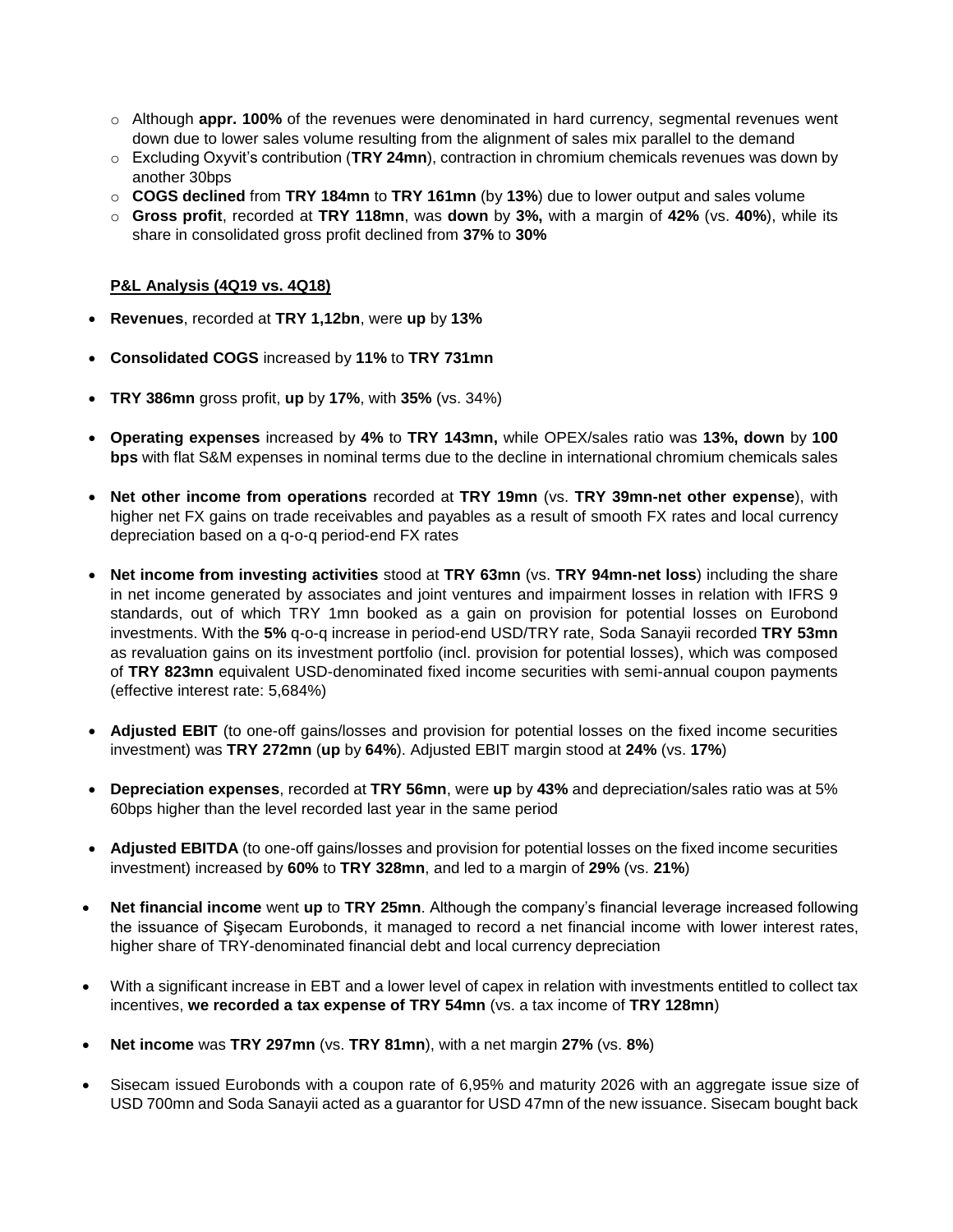USD 200mn of its 2013 Eurobonds, out of which USD 20mn was covered by Soda Sanayii. As a result, amount guaranteed by Soda Sanayii on Sisecam Eurobonds due 2020 and 2026 stands at USD 77mn, in total

- **Gross Debt** (incl. other payables to related parties) came in at TRY 2,2bn equivalent **USD 373mn** (vs. TRY 894mn equivalent **USD 170mn** as of 2018 year-end). USD denominated financial liabilities rose by USD 26mn (~TRY150mn), parallel to the new bond issuance and the buyback of existing notes. Rest of the increase was in relation with cash dividends, financing of capital expenditures and working capital requirement in addition to Natural Soda Ash investment business development payment categorized under other fixed assets.
- **Cash&Cash Equivalents** (including fixed income securities investments and other receivables from related parties) stood at TRY 3,1bn equivalent **USD 526mn** (vs. TRY 2bn equivalent **USD 388mn**). The company increased its TRY-denominated indebtedness by TRY 1bn to benefit from the decline in local currency interest rates
- **Net Cash** position was TRY 911mn equivalent **USD 153mn**, and Net Cash/Ebitda at **0,7x**
- **Net Long FX Position** was **TRY 3bn** (**up** by **TRY 912** compared to 2018 year-end balance);
- o **Net long USD** position of **USD 416mn, up** by **USD 161mn** (incl. cross currency swap transaction on USD 30mn out of the total guaranteed amount of USD 47mn for Sisecam Eurobond)
- o **Net long EUR** position of **EUR 66mn, down** by **EUR 44mn** (incl. cross currency swap transaction on USD 30mn out of the total guaranteed amount of USD 47mn for Sisecam Eurobond)
- o **Net long other currencies'** position of **TRY 50mn, up** by **TRY 6mn**
- **Capital Expenditures:** Soda Sanayii had a total capex of **TRY 70mn** (vs. **TRY 294mn**) in relation with Kromsan plant equipment replacement, soda ash production capacity expansion program, operational efficiency and glass fiber investments

#### **Material Events during and after the Reporting Period**

- $\circ$  Soda Sanayii covered its initial capital committment (USD 6,75mn) in relation with its 50% partnership in Pacific Soda LLC's in two installments; USD 3mn in October and USD 3,75mn in November
- $\circ$  Starting from October 24<sup>th</sup>, Pacific Soda LLC's financials are being consolidated in Soda Sanayii financial statements based on equity pick-up method
- $\circ$  On January 30<sup>th</sup> 2020, Şişecam made the following disclosure on the Public Disclosure Platform

"Considering the Group's long term strategies, its global competitive environment, and the potential synergies that could be captured by combining all of Sisecam's activities in one entity, it was decided in the Board of Directors Meeting of our Company on January 30, 2020 to engage in negotiations regarding a merger with Anadolu Cam Sanayii A.Ş., Denizli Cam Sanayii ve Ticaret A.Ş., Paşabahçe Cam Sanayii ve Ticaret A.Ş., Soda Sanayii A.Ş. and Trakya Cam Sanayii A.Ş. This is pursuant to Capital Markets Law Number 6362, Capital Market Board's Communiqué Number Seri:II, N 23.1 on Common Principles Applicable to Important Category Transactions and the Right to Exit, Capital Market Board's Communiqué Number Seri:II, N 23.2 on Mergers and Spin-offs, Turkish Commercial Code number 6102, Corporate Tax Law number 5520 and other applicable legislation. The expected synergies will be achieved through an efficient, lean and agile governance that will maximize shareholder value through increased trading volume and depth of shares."